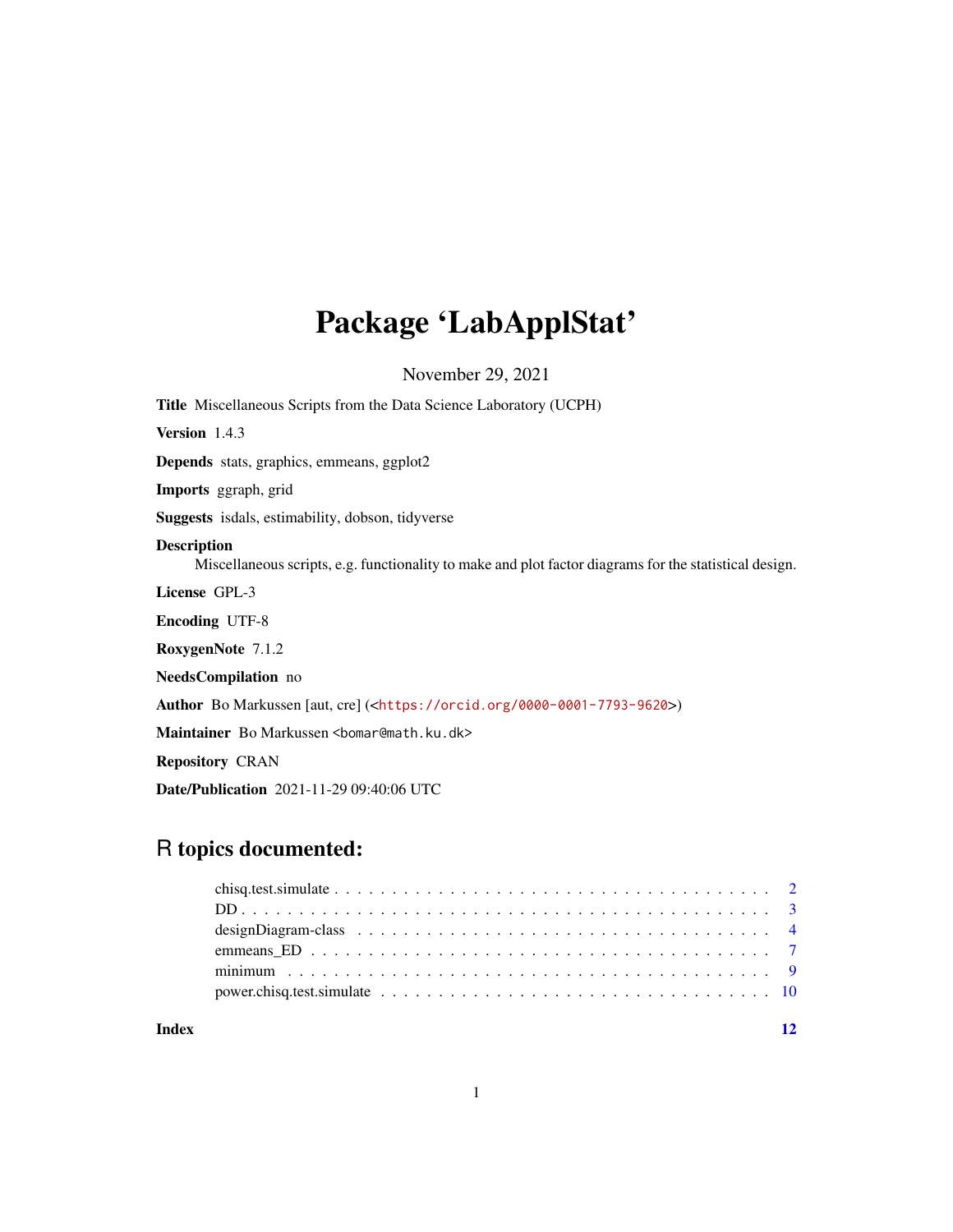<span id="page-1-1"></span><span id="page-1-0"></span>chisq.test.simulate *Simulate Chi-squared tests with conditioning*

#### Description

chisq.test.simulate simulates the chi-squared test for a 2-way contingency tabel.

#### Usage

```
chisq.test.simulate(x, conditioning = "total", x0 = NULL, B = 10000)
```
#### Arguments

| $\mathsf{x}$ | matrix with the contingency table                                                                                                   |
|--------------|-------------------------------------------------------------------------------------------------------------------------------------|
| conditioning | character string specifying the simulation scenario. Defaults to "total". Other<br>possible scenarios are "row", "col", and "both". |
| x0           | matrix specifying the null distribution. Defaults to NULL, in which case the null<br>is estimated from the observed data x.         |
| B            | integer specifying the number of replicates used in the Monte Carlo test. De-<br>faults to 10000.                                   |

#### Details

Using conditioning="both" corresponds to selecting simulate.p.value=TRUE in [chisq.test](#page-0-0). However, conditioning on both row and column marginals appears to be rarely justified in real data. Instead conditioning="total" is the correct choice for testing independence. Similarly, conditioning="row" is recommended when the row marginals e.g. are fixed by experimental design. The option x0 has no effect when conditioning on both row and column marginals.

#### Value

An object of class "htest".

#### Note

The code has not been optimized for speed, and might be slow.

#### Author(s)

Bo Markussen

#### See Also

[chisq.test](#page-0-0)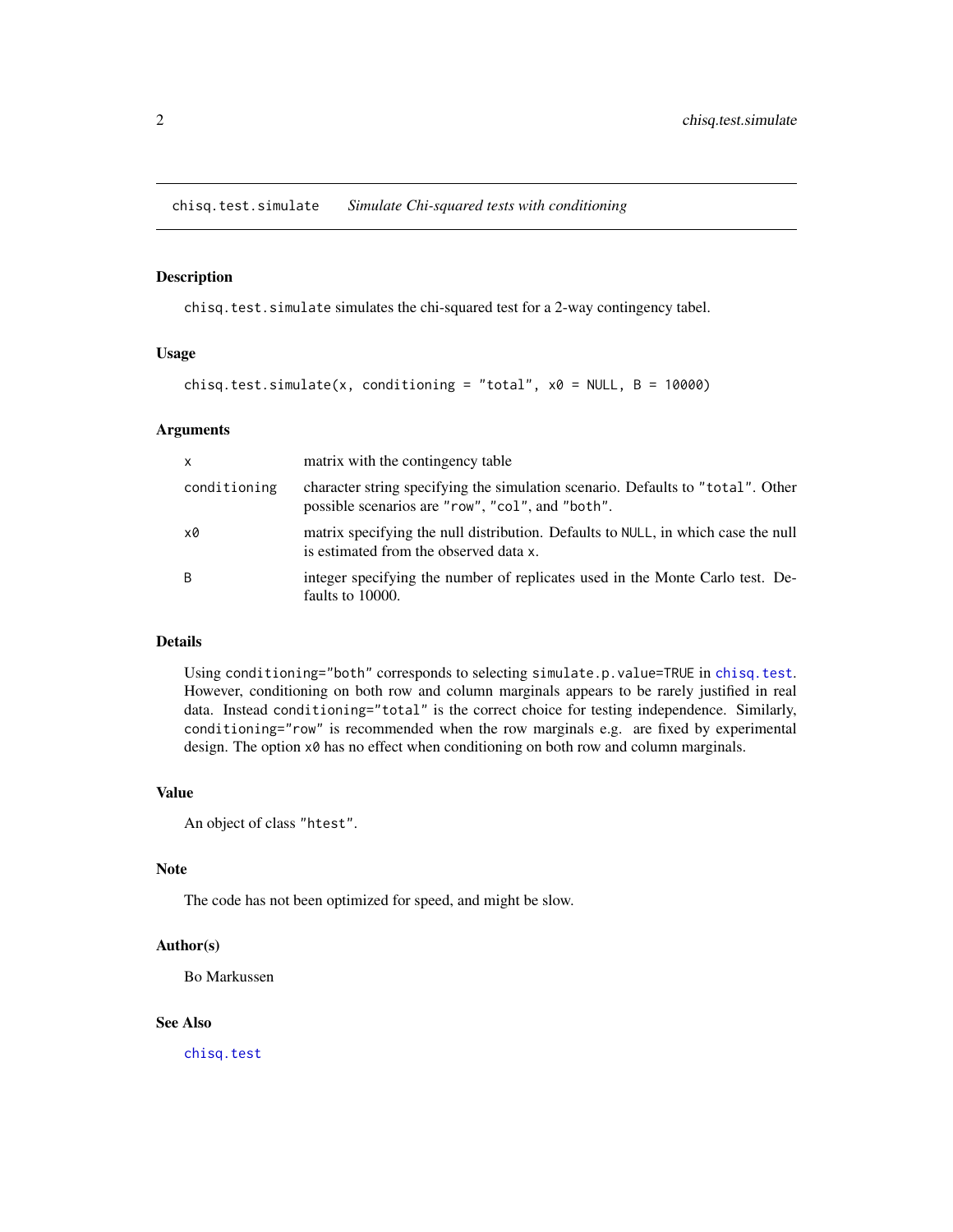#### Examples

```
# The Avadex dataset
Xobs \leftarrow matrix(c(2,3,6,40),2,2)rownames(Xobs) <- c("Avadex +","Avadex -")
\text{columns}(Xobs) \leq C("Tumor +", "Tumor -")# In this example only the rows appear to be fixed by experimental design.
# As is seen below, conditioning also on the columns is misleading conservative.
chisq.test.simulate(Xobs,"both")
chisq.test.simulate(Xobs,"row")
chisq.test.simulate(Xobs,"total")
# Conditioning both on row and column marginals is simular to chisq.test().
```

```
chisq.test(Xobs,simulate.p.value=TRUE)
```
<span id="page-2-1"></span>

#### DD *Design diagram for a linear model*

#### Description

DD computes the Design Diagram for a linear model.

#### Usage

```
DD(fixed, random = NULL, data, keep = \sim1, center = FALSE, eps = 1e-12)
```
#### Arguments

| fixed  | formula with fixed effects. A response may the specified, but this optional.                                                                                    |
|--------|-----------------------------------------------------------------------------------------------------------------------------------------------------------------|
| random | formula with random effects. Defaults to NULL meaning that there are no other<br>random effects than the residual, which is added to all designs.               |
| data   | data frame with the explanatory variables and the response (if specified).                                                                                      |
| keep   | formula which effects that will not be removed in the collinarity analysis. De-<br>faults to $\sim$ 1 meaning that the intercept will be kept if it is present. |
| center | boolean deciding whether to centralize numerical predictors when an intercept<br>is present. Defaults to FALSE.                                                 |
| eps    | threshold for deeming singular values to be "zero". Defaults to 1e-12.                                                                                          |

#### Value

An object of class [designDiagram-class](#page-3-1)

#### Author(s)

Bo Markussen

<span id="page-2-0"></span> $DD$  3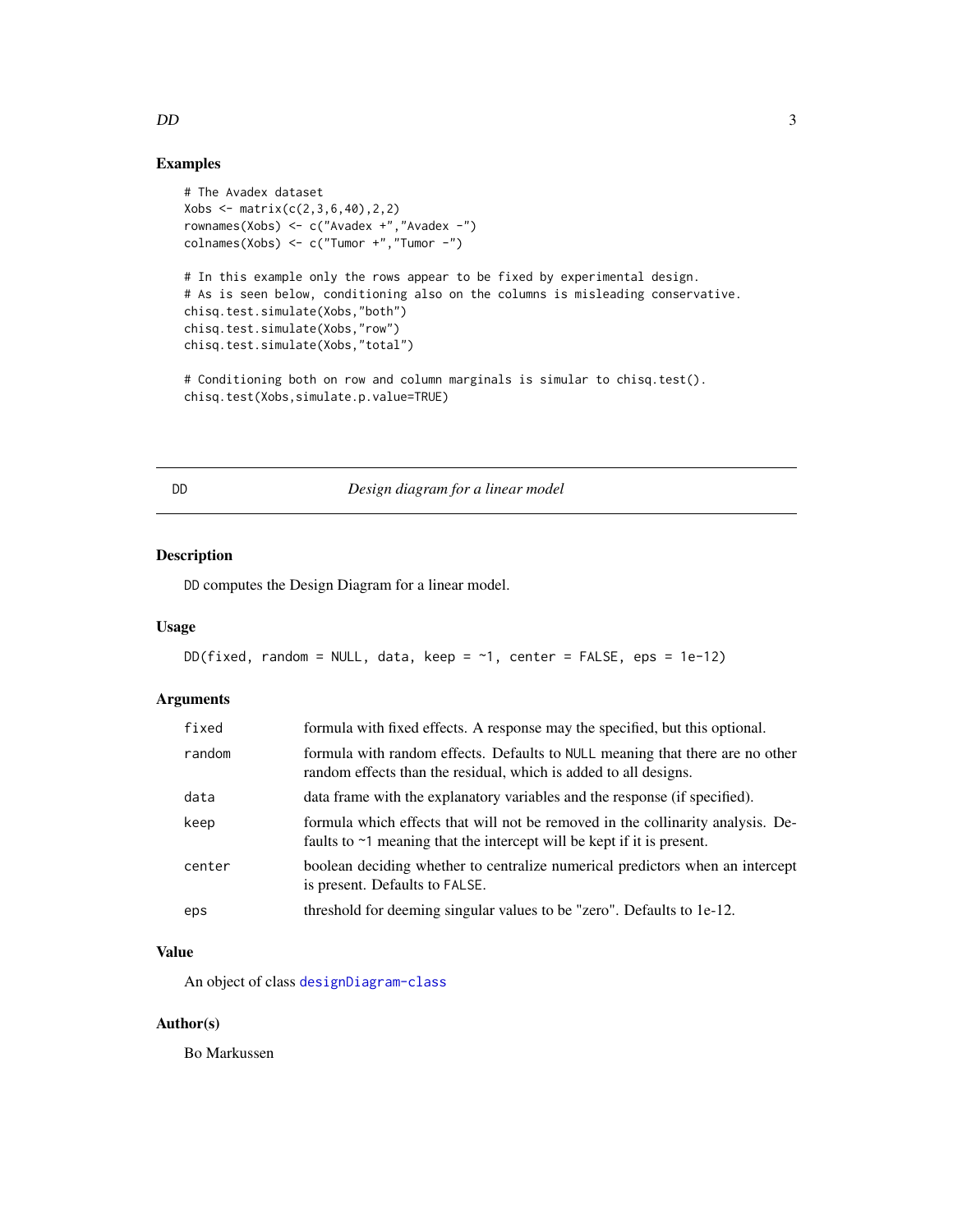#### <span id="page-3-0"></span>See Also

[minimum](#page-8-1), [plot.designDiagram](#page-3-2)

#### Examples

```
# 3-way ANOVA
x \le factor(rep(rep(1:4,times=4),times=4))
y <- factor(rep(rep(1:4,times=4),each=4))
z \le factor(rep(rep(1:4,each=4),each=4))
myDD <- DD(~x*y*z,data=data.frame(x=x,y=y,z=z))
summary(myDD)
#Making the factor diagram closed under minima
mydata <- data.frame(age=rep(c("boy","girl","adult","adult"),4),
                     gender=rep(c("child","child","man","woman"),4))
myDD <- DD(~0+age+gender,data=mydata)
plot(myDD)
# Example of collinearity
mydata <- data.frame(age=rnorm(102),edu=rnorm(102),sex=factor(rep(c(1,2),51)))
mydata <- transform(mydata,exper=age-edu+0.1*rnorm(102))
mydata <- transform(mydata,wage=2*edu+2*exper+rnorm(102))
summary(myDD <- DD(wage~sex*(age+exper+edu),data=mydata))
# growth of rats
antibiotica <- factor(rep(c(0,40),each=6))
vitamin \leq factor(rep(rep(c(0,5),each=3),2))
growth <- c(1.30,1.19,1.08,1.26,1.21,1.19,1.05,1.00,1.05,1.52,1.56,1.55)
mydata <- data.frame(antibiotica=antibiotica,vitamin=vitamin,growth=growth)
myDD <- DD(growth~antibiotica*vitamin,data=mydata)
plot(myDD,"MSS")
plot(myDD,"I2")
 # ANCOVA: Non-orthogonal design
 library(isdals)
 data(birthweight)
 plot(DD(weight~sex*I(age-42),data=birthweight),"MSS")
 plot(DD(weight~I(age-42)+sex:I(age-42)+sex,data=birthweight),"MSS")
```
<span id="page-3-1"></span>designDiagram-class *The* designDiagram *class and some basic methods*

#### <span id="page-3-2"></span>**Description**

Objects of class designDiagram as generated by [DD](#page-2-1) is a list with entries as specified below.

response Logical stating whether a response variable was present.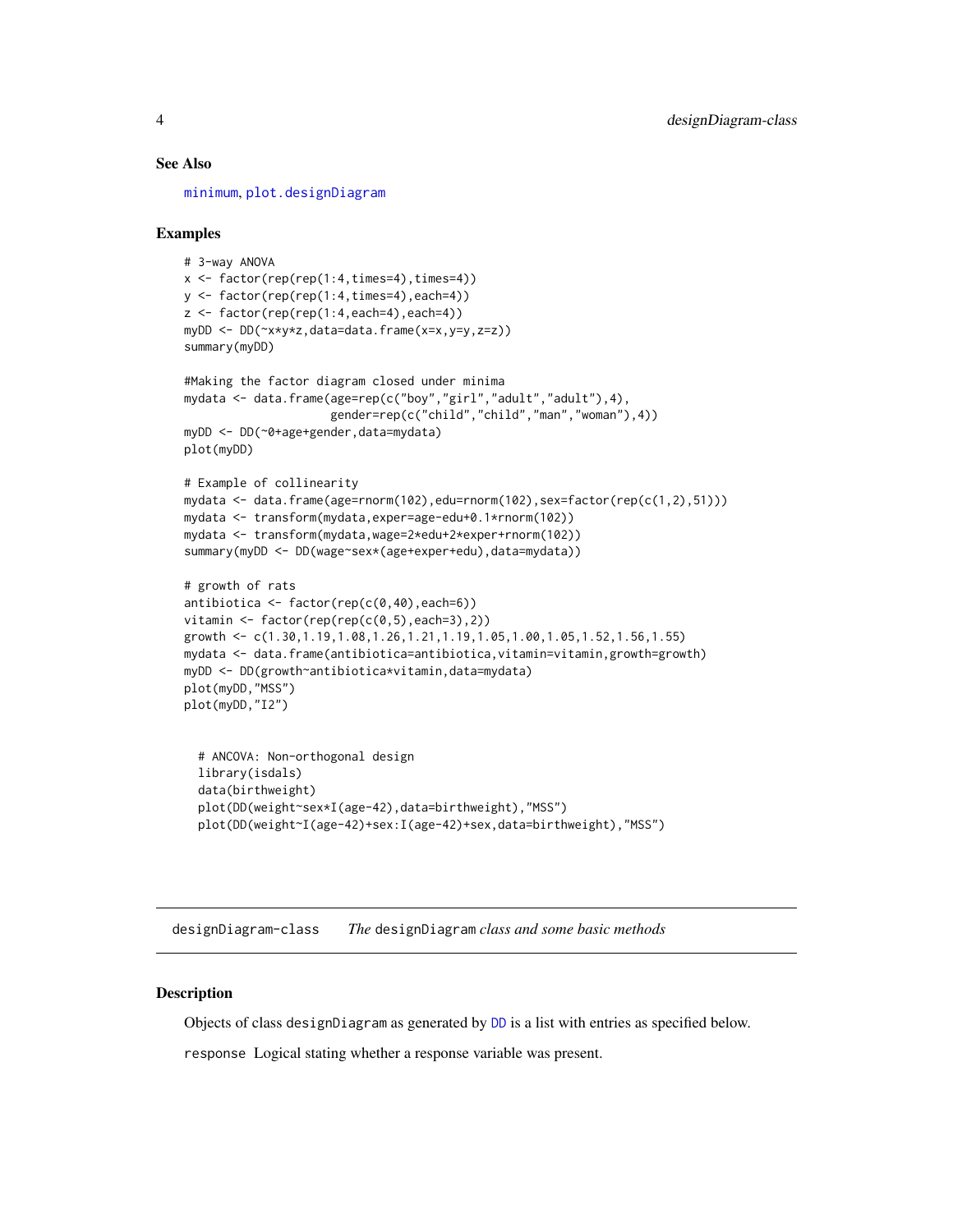terms Named vector with all terms in the design.

- random.terms Vector with the random terms in the design.
- relations Named matrix with relations between variables with the following interpretation: "0"=linear indepent, "<"=row term is a subspace of column, "<-"=row term is a subspace of column term and no other terms are inbetween, ">" and "->" the similar interpretatioin between columns and rows, name=name of minimum between row and column term.
- inner Named matrix of squared inner products of subspaces with nesting subspaces removed. Rounded at order of eps in the call to link{DD}. Used to decide orthogonality of the design.

Nparm Named vector with the number of parameters for the terms.

- df Named vector with the degrees of freedom for the terms.
- SS Named matrix with Sum-of-Squares if a response variable was specified.
- MSS Named matrix with Mean-Sum-of-Squares if a response variable was specified.
- pvalue Named matrix with p-values for Type-I F-tests. p-values are stated at the collapsed nesting, but F-test are done against the most coarse nested random effect.
- sigma2 Named vector of random effects variance estimates.
- varcov Named list of variance-covariance matrix for fixed effects relative to each of the random effects. Rounded at order of eps.

coordinates Data frame with node coordinates of the terms. Initialized in Sugiyama layout.

#### Usage

```
## S3 method for class 'designDiagram'
print(x, \ldots)## S3 method for class 'designDiagram'
summary(object, ...)
## S3 method for class 'designDiagram'
update(object, ...)
## S3 method for class 'designDiagram'
plot(
  x,
  circle = "none",
 pvalue = (circle == "MSS"),
  sigma2 = NULL,\text{kill} = -1,
  ca = FALSE,max.area = NULL,
  relative = 0.01,
  color = NULL,
  circle.scaling = 1,
  arrow.type = arrow(angle = 20, length = unit(4, "mm")),
  xlim = c(0, 1),ylim = c(0, 1),
```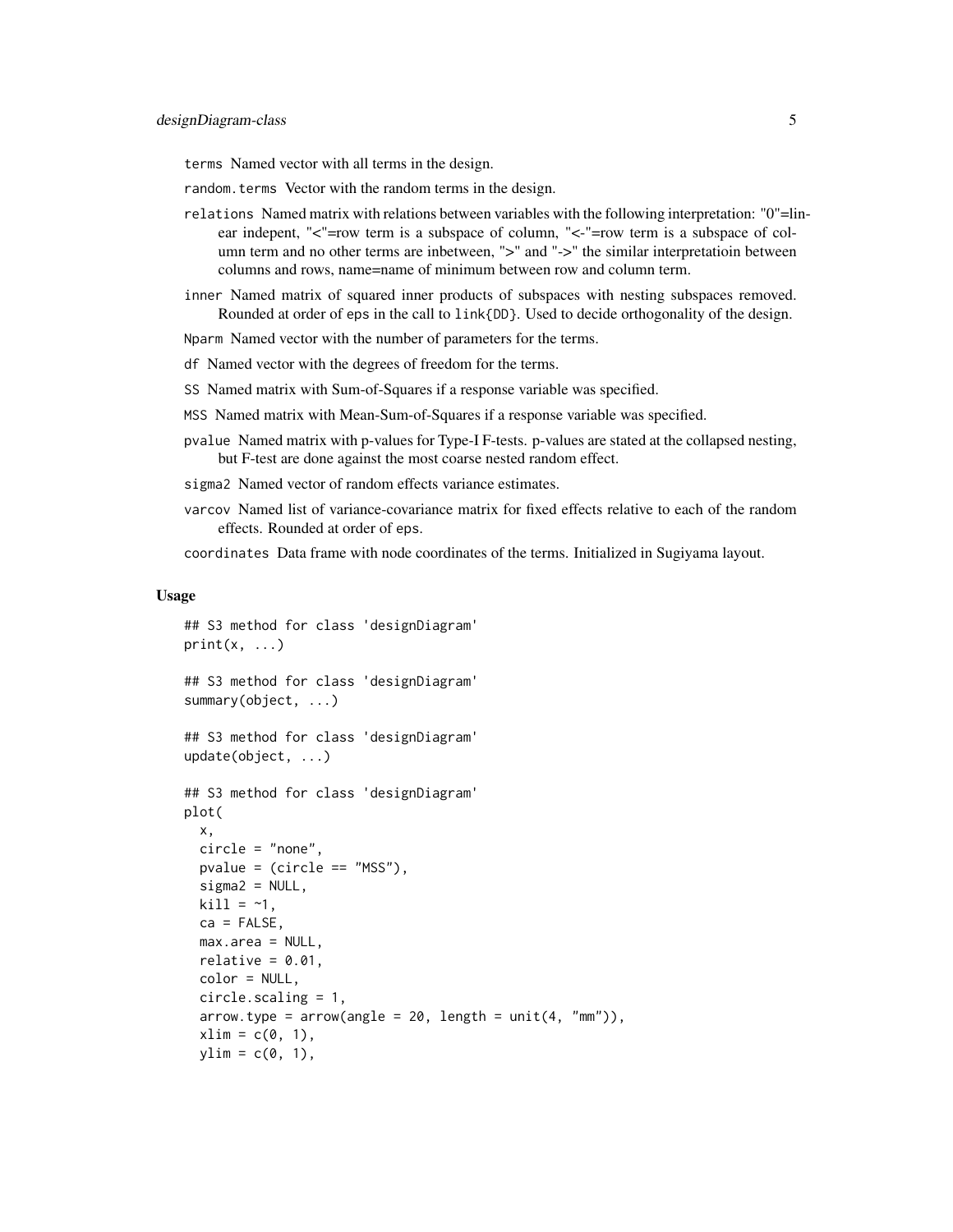```
horizontal = TRUE,
  ...
\mathcal{L}
```
### Arguments

| х              | object of class designDiagram                                                                                                                                                                                                                                                                                                                                                                                           |
|----------------|-------------------------------------------------------------------------------------------------------------------------------------------------------------------------------------------------------------------------------------------------------------------------------------------------------------------------------------------------------------------------------------------------------------------------|
| .              | not used.                                                                                                                                                                                                                                                                                                                                                                                                               |
| object         | object of class designDiagram                                                                                                                                                                                                                                                                                                                                                                                           |
| circle         | character specifying which circles to draw at the terms: "none"=no circles,<br>"SS"=a circle with area proportional to the associated Sum-of-Squares, "MSS"=a<br>circle with area proportional to the associated Mean-Sum-of-Squares, "I"=a cir-<br>cle with area proportional to average information, "I2"=a circle with area pro-<br>portional to average information of the parameter contrasts. Defaults to "none". |
| pvalue         | boolean specifying whether p-values should be inserted on the graphs. This is<br>only possible if a response variable was specified. Defaults to TRUE is circle="MSS"<br>and FALSE otherwise.                                                                                                                                                                                                                           |
| sigma2         | vector of random effects variances. Defaults to NULL, in which case the estimates<br>are used (if present), otherwise all variances are set to 1.                                                                                                                                                                                                                                                                       |
| kill           | formula specifying which circles not to plot. Defaults to $\sim$ 1 corresponding to not<br>plotting the intercept term (that otherwise may overweight the remaining terms).                                                                                                                                                                                                                                             |
| ca             | boolean deciding whether collinearity analysis is visualized. If NULL then set<br>TRUE for non-orthogonal designs, and to FALSE for orthogonal designs. Defaults<br>to FALSE.                                                                                                                                                                                                                                           |
| max.area       | numeric specifying the used maximal area of circles. If NULL then max. area is<br>derived from SS, MSS or I according to value of circle. Defaults to NULL.                                                                                                                                                                                                                                                             |
| relative       | positive numeric, which specifies needed relative increase for an area to be vi-<br>sualized in the collinearity analysis. Defaults to 0.01.                                                                                                                                                                                                                                                                            |
| color          | color of circles when ca=FALSE. Defaults to NULL corresponding to preassigned<br>choice of colors (see details below).                                                                                                                                                                                                                                                                                                  |
| circle.scaling | numeric specifying size scaling of circles. Defaults to 1, which corresponds to<br>the largest circle having a radius that is half of the shortest distance between two<br>nodes.                                                                                                                                                                                                                                       |
| arrow.type     | specifying arrow heads via arrow. Defaults to arrow(angle=20, length=unit(4,"mm")).                                                                                                                                                                                                                                                                                                                                     |
| xlim           | x-range of diagram plot. Defaults to $c(0,1)$ .                                                                                                                                                                                                                                                                                                                                                                         |
| ylim           | y-range of diagram plot. Defaults to $c(0,1)$ .                                                                                                                                                                                                                                                                                                                                                                         |
| horizontal     | boolean specifying if the design diagram should be drawn horizontally or verti-<br>cally. Defaults to TRUE.                                                                                                                                                                                                                                                                                                             |

#### Details

For plot.designDiagram the options circle="SS" and circle="MSS" are only available if a response variable was specified for the design. For circle="I" and circle="I2" the color of the

<span id="page-5-0"></span>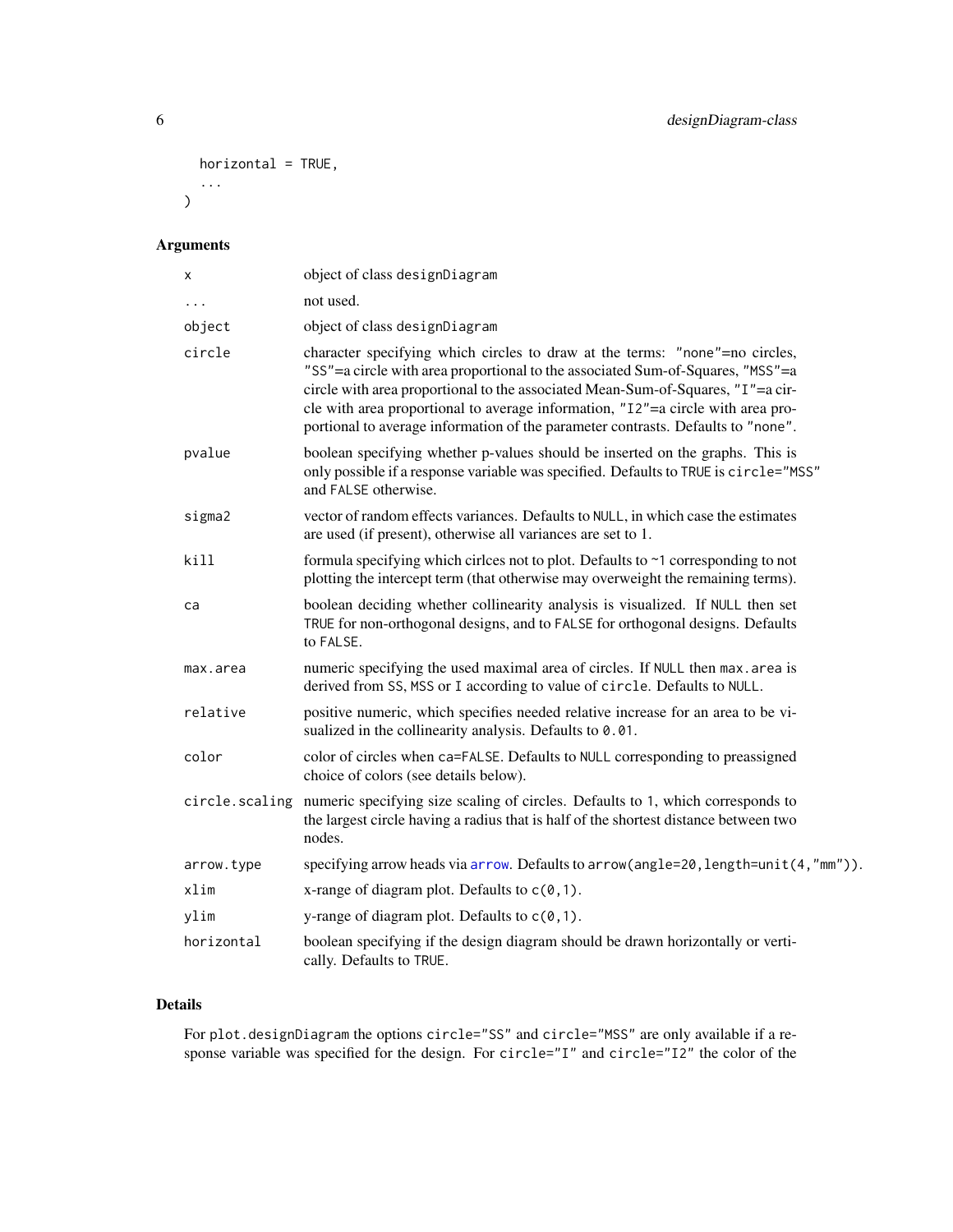#### <span id="page-6-0"></span>emmeans\_ED 7

circles visualize the coefficient of variation of the informations. For the computation of the informations the variances of the random effects are either estimated (if a response variable is present), all set to 1 (otherwise), or given via the option sigma2.

If color=NULL and ca=FALSE, then the defaults colors are "lightgreen" for Sum-of-Squares, "lightblue" for Mean-Sum-of-Squares, and a gradient from "limegreen" to "orange" for information spread. To specify a different color gradient in the latter case, then give a vector of two colors.

For update.designDiagram the second argument should be a data frame with new coordinates. This can be usefull for manually setting the coordinates for plotting.

#### See Also

[DD](#page-2-1)

emmeans\_ED *Make emmeans object for an expected dose*

#### **Description**

Solves linear equations in continuous explanatory variables in order to find the expected dose. A typical application could be to find LD50, i.e. the lethal dose killing 50 percent of the population, from a probit analysis fitted by  $g1m$ . The associated variance-covariance matrix is found using the Delta method.

#### Usage

```
emmeans_ED(
  object,
  \text{species} = -\theta,
  left = NULL,right = NULL,tran = NULL,p = 0.5,
  p.name = "probability"
)
```
#### Arguments

| object | An object that can be given to emmeans. Typically a model fitted by glm.                                                                 |
|--------|------------------------------------------------------------------------------------------------------------------------------------------|
| specs  | As for emmeans. Typically as one-sided formula. Defaults to $\sim 0$ .                                                                   |
| left   | A list specifying the left end point of the linear span of continuous variables in<br>which to measure the ED values. Defaults to NULL.  |
| right  | A list specifying the right end point of the linear span of continuous variables in<br>which to measure the ED values. Defaults to NULL. |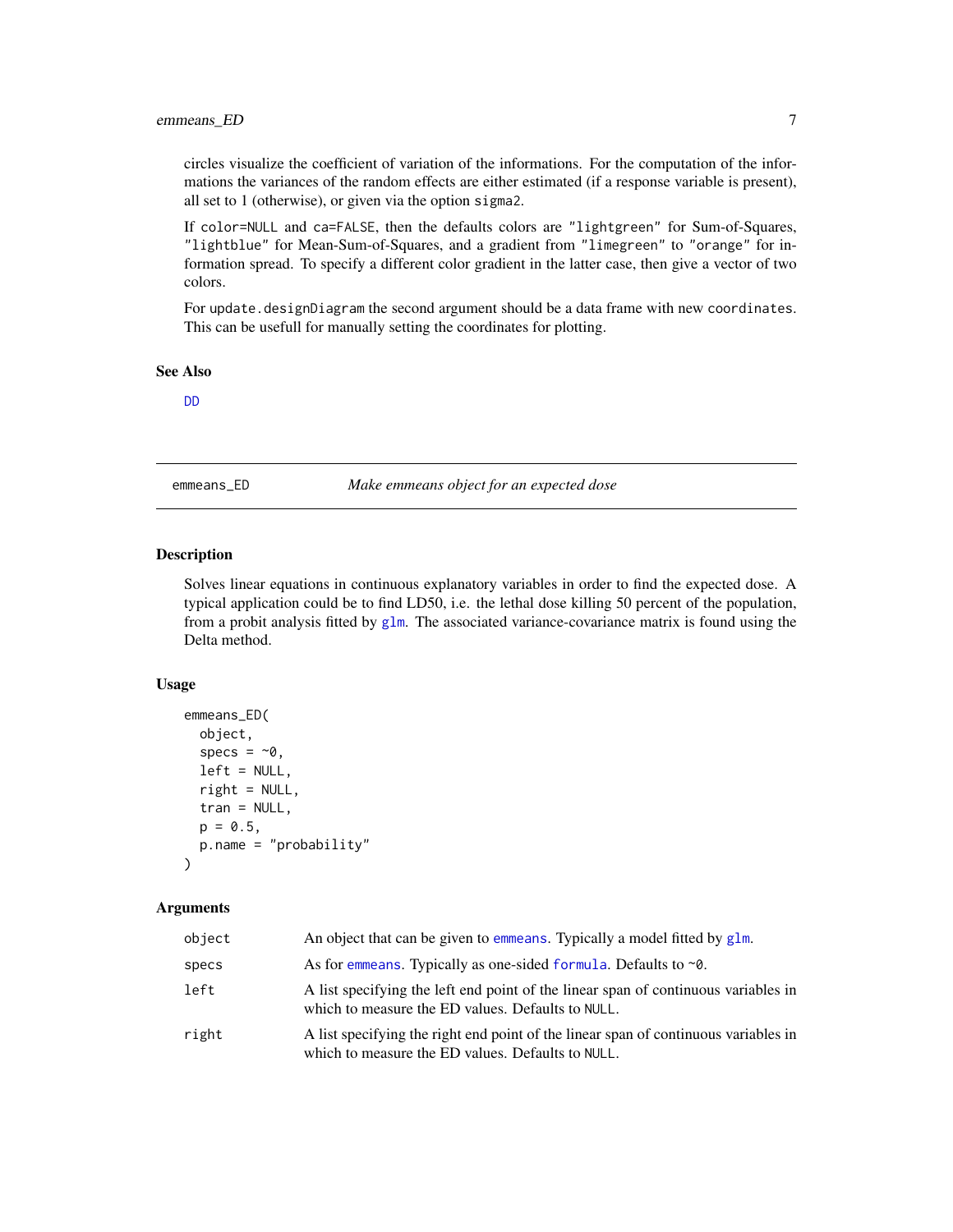<span id="page-7-0"></span>

| tran   | Possible transformation of the scale of the ED values. If given then backtrans-                                                                                                       |
|--------|---------------------------------------------------------------------------------------------------------------------------------------------------------------------------------------|
|        | formation can be done using the technology of the emmeans. The default value                                                                                                          |
|        | tran=NULL corresponds to no transformation.                                                                                                                                           |
| p      | Numeric vector given the targeted predictions. Typically probabilities, where<br>the default value $p=0.5$ corresponds to ED50.                                                       |
| p.name | The name of the variable containing p. If p contains more than one value,<br>then this will also appear in @misc\$by.vars in the emmGrid object. Defaults<br>to p.name="probability". |

#### Details

Find the 'expected dose' along a gradient in the space of numeric predictor variables. The options 'left' and 'right' specify the endpoints of this gradient. Typically these endpoints should be chosen as 0 and 1 for the numeric predictor of interest. If both endpoints are chosen as NULL then these choices are taken for all numeric predictors.

#### Value

An object of class [emmGrid-class](#page-0-0).

#### Author(s)

Bo Markussen

#### Examples

```
# Data from: C.I. Bliss, "The calculation of the dose-mortality curve",
# Annals of Applied Biology, 134167, 1935.
# import data from dobson package
library(dobson)
data(beetle)
m0 <- glm(cbind(y,n-y)~x,data=beetle,family=binomial(link="cloglog"))
# ED50 computation
summary(emmeans_ED(m0,tran="log10"),type="response")
# Visualization using the tidyverse
library(tidyverse)
LCL <- Vectorize(function(y,n) binom.test(y,n)$conf.int[1])
UCL <- Vectorize(function(y,n) binom.test(y,n)$conf.int[2])
beetle <- mutate(beetle,LCL=LCL(y,n),UCL=UCL(y,n))
emmeans_ED(m0,p=seq(0.001,0.999,length.out=100),tran="log10") %>%
  summary(type="response") %>% as.data.frame() %>%
  mutate(probability=as.numeric(as.character(probability))) %>%
  ggplot(aes(x=probability,y=response,ymin=asymp.LCL,ymax=asymp.UCL)) +
  geom_ribbon(alpha=0.2,fill="blue") + geom_line() +
  xlab("Death probability") +
  ylab(expression(expected~dose~CS[2]~mg/l)) +
  geom_errorbarh(aes(xmin=LCL,xmax=UCL,y=10^x),beetle,inherit.aes=FALSE) +
  geom_point(aes(x=y/n,y=10^x),beetle,inherit.aes=FALSE)
```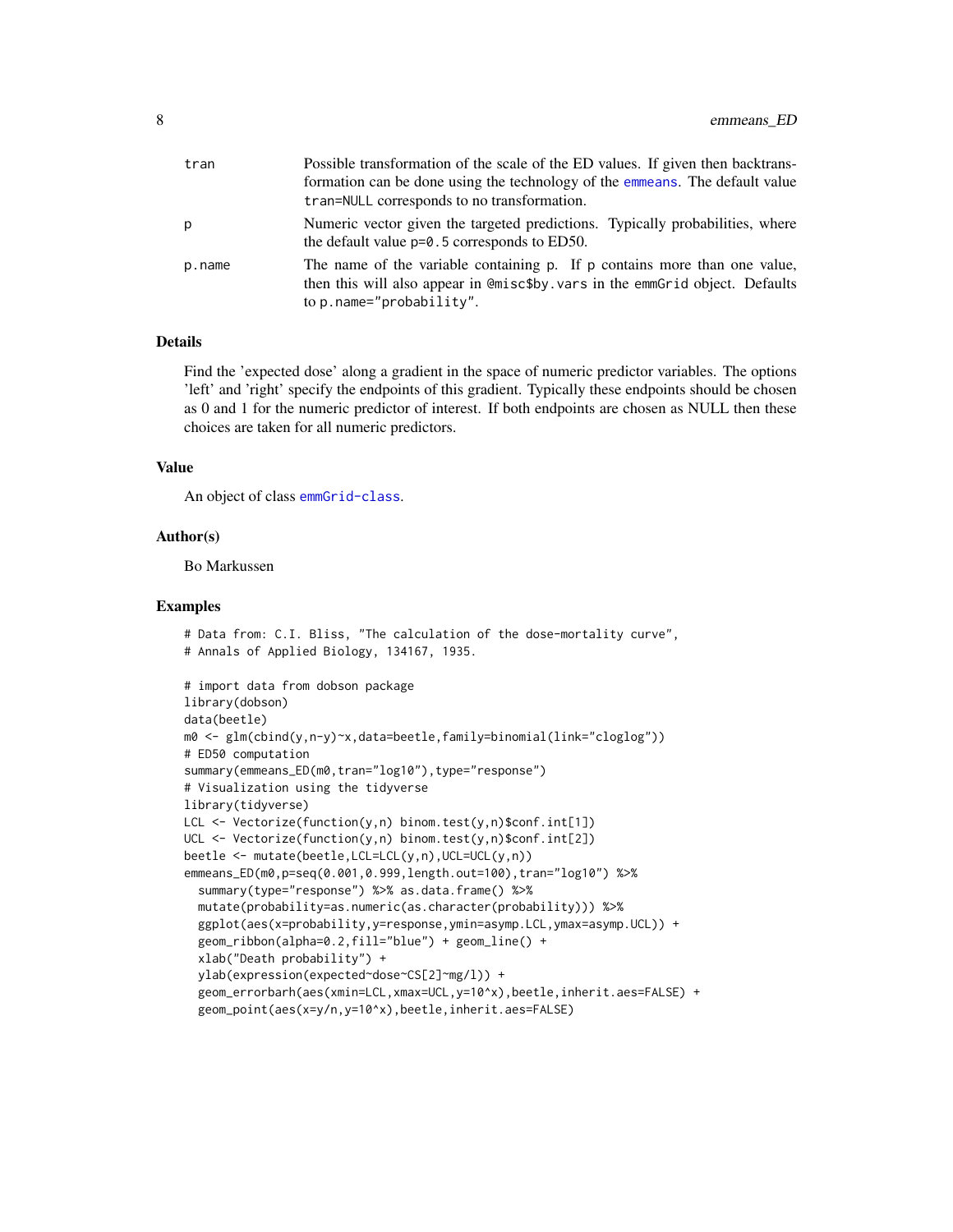<span id="page-8-1"></span><span id="page-8-0"></span>

#### Description

minimum finds the minimum of two factors, i.e. the finest factors that is coarser than both of the factors.

#### Usage

 $minimum(x, y, concatenate.name = TRUE)$ 

#### Arguments

| x                 | vector that will be interpreted as a factor.                                                                                                                                                            |
|-------------------|---------------------------------------------------------------------------------------------------------------------------------------------------------------------------------------------------------|
| v                 | vector that will be interpreted as a factor.                                                                                                                                                            |
| concatenate.names |                                                                                                                                                                                                         |
|                   | boolean. If TRUE then the levels of the minimum are constructed as the concate-<br>nation of the levels for x and y. If FALSE then the levels of the minimum are<br>given as numbers. Defaults to TRUE. |

#### Value

A factor with the minimum.

#### Author(s)

Bo Markussen

#### Examples

```
x <- rep(c("boy","girl","adult","adult"),4)
y <- rep(c("child","child","man","woman"),4)
minimum(x,y)
minimum(x,y,FALSE)
```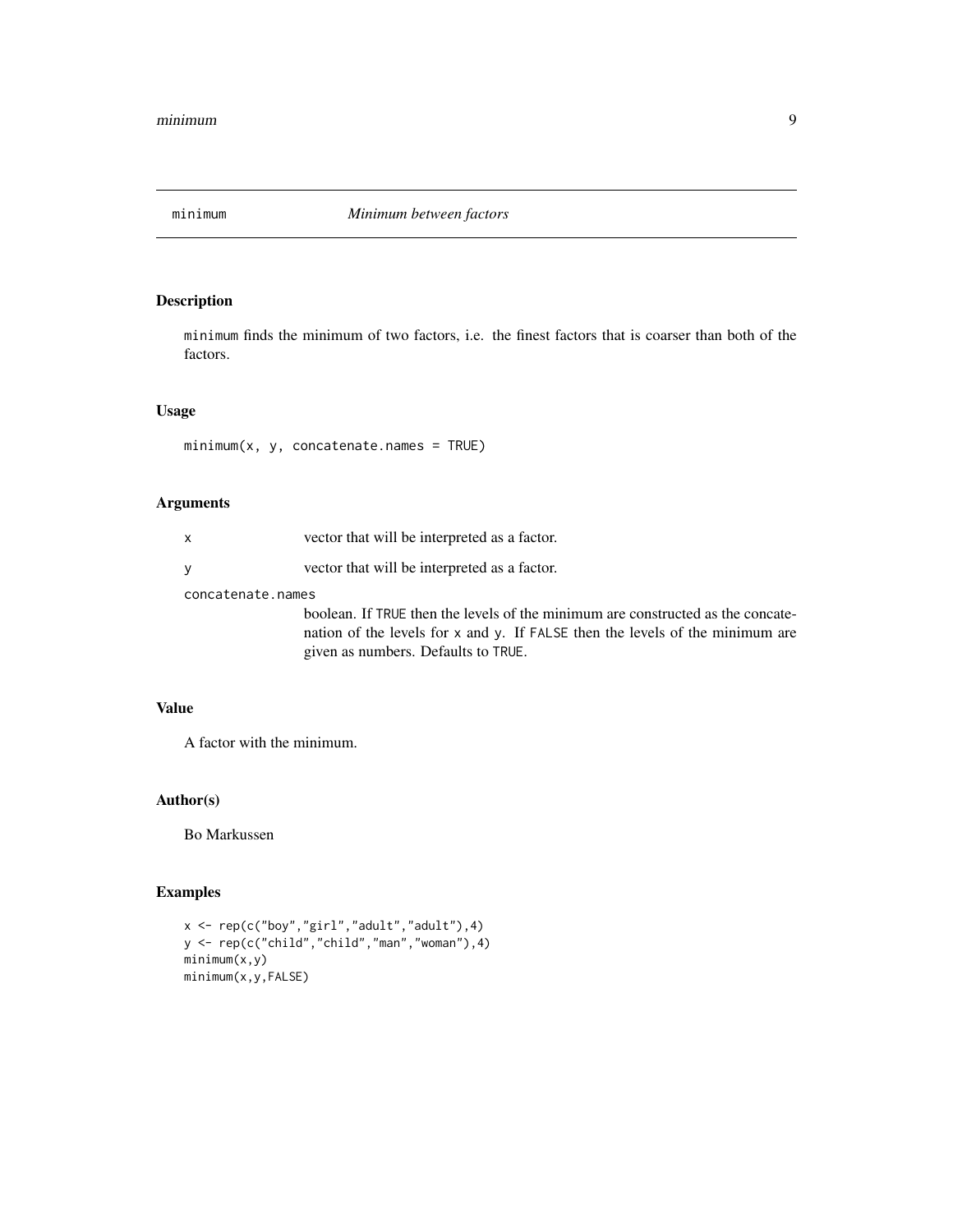```
power.chisq.test.simulate
```
*Simulate power of Chi-squared tests with conditioning*

#### Description

power.chisq.test.simulate simulates power for tests for 2-way contingency tables based on the Pearson Chi-squared test statistics by simulation under 4 different conditioning scenarios.

#### Usage

```
power.chisq.test.simulate(
  x,
  conditioning = "total",
  x0 = NULL,sig. level = 0.05,
  B = 10000
\lambda
```
#### Arguments

| $\mathsf{x}$ | matrix specifying the alternative distribution of the contingency table.                                                            |
|--------------|-------------------------------------------------------------------------------------------------------------------------------------|
| conditioning | character string specifying the simulation scenario. Defaults to "total". Other<br>possible scenarios are "row", "col", and "both". |
| x0           | matrix specifying the null distribution. Defaults to NULL, in which case the null<br>is estimated from the alternative x.           |
| sig.level    | significance level used in test. Defaults to 0.05.                                                                                  |
| B            | integer specifying the number of replicates used in the Monte Carlo test. De-<br>faults to 10000.                                   |

#### Details

Using conditioning="both" corresponds to selecting simulate.p.value=TRUE in [chisq.test](#page-0-0). However, conditioning on both row and column marginals appears to be rarely justified in real data. Instead conditioning="total" is the correct choice for testing independence. Similarly, conditioning="row" is recommended when the row marginals e.g. are fixed by experimental design. Both the alternative and the null are simulated under the parametric scenario estimated from the data matrix x. This possibly induces a discrepancy with [chisq.test.simulate](#page-1-1), where the null also is simulated from the specific data instance. Thus, the problem is that the null distribution depends on the model parameters.

#### Value

An object of class "power.htest".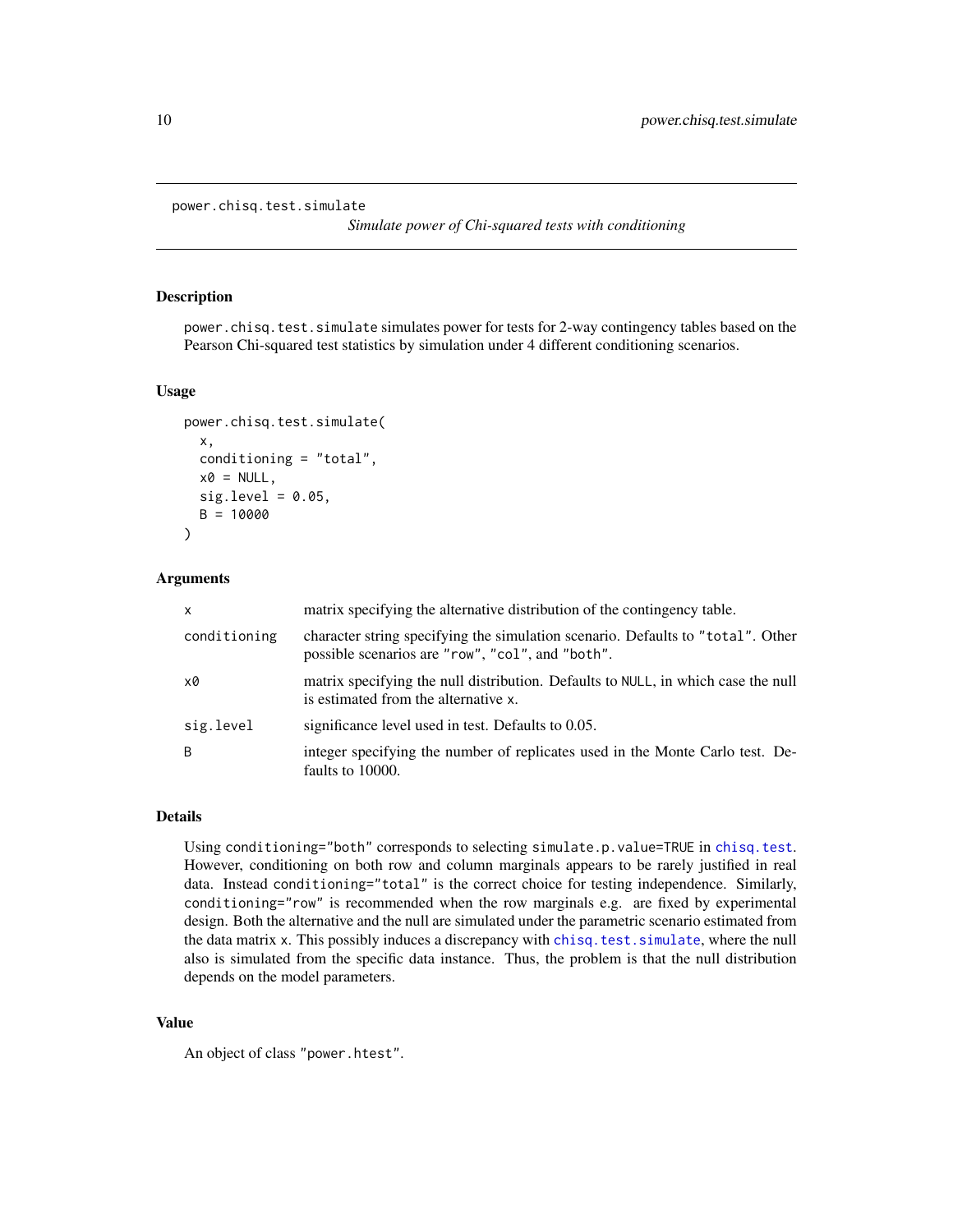#### <span id="page-10-0"></span>Note

The code has not been optimized for speed, and might be slow.

#### Author(s)

Bo Markussen

#### See Also

[chisq.test.simulate](#page-1-1)

#### Examples

```
# The Avadex dataset
Xobs \leftarrow matrix(c(2,3,6,40),2,2)rownames(Xobs) <- c("Avadex +","Avadex -")
colnames(Xobs) <- c("Tumor +","Tumor -")
```
# In this example only the rows appear to be fixed by experimental design. power.chisq.test.simulate(Xobs,"row") power.chisq.test.simulate(Xobs,"total")